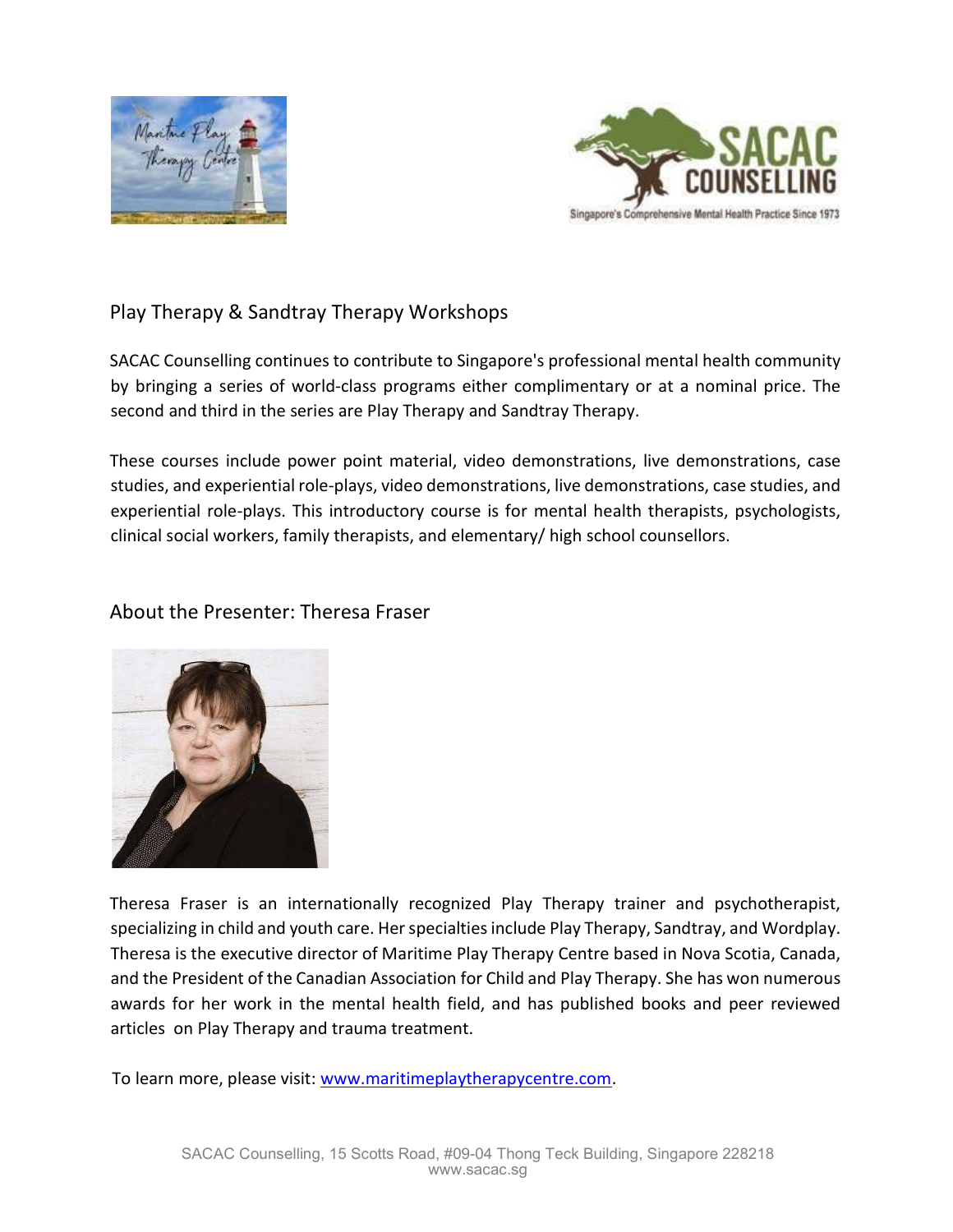## Play Therapy Workshop: Introduction to Play Therapy (16 hours)

This is a 4-day program. After this training the learner will:

Day 1: Play Therapy Basics (4 hours)

- Discuss the application of the therapeutic powers of play with clients across the lifespan
- Distinguish between play therapy approaches (directive versus non-directive)
- Identify Play Therapy healing tools utilized to work with children, teens, and families based on
- Review play therapy space set-up

Day 2: Introduction to Non-Directive Play Therapy Skills (4 hours)

- Identify administrative tasks to be completed before Intake and Assessment
- Discuss Termination in Child therapy
- Practice tracking behaviour in the playroom
- Practice acknowledging non-verbal behaviour
- Practice reflecting behaviour and content and feelings

Day 3: Practice utilizing Non-Directive Play Therapy skills (4 hours)

- Identify how to set limits in the Play Therapy space using the A.C.T. model (Landreth, 2002).
- Practice setting limits in the Play Therapy space
- Review children's play behaviours
- Review play therapy note template

Day 4: Directive Play Therapy Approaches to utilize with children and teens who experience anxiety (4 hours)

- Review when to use directive and non-directive approaches for children that experience anxiety and worry.
- Discuss how to engage children/ teens in play-based assessments
- Engage in activities that can assist with cognitive restructuring including sandtray/ puppet play and bibliotherapy.
- Practice activities that can assist children/teens in grounding and self-regulating.
- Engage in activities that can be utilized with children to support mastery and confidence.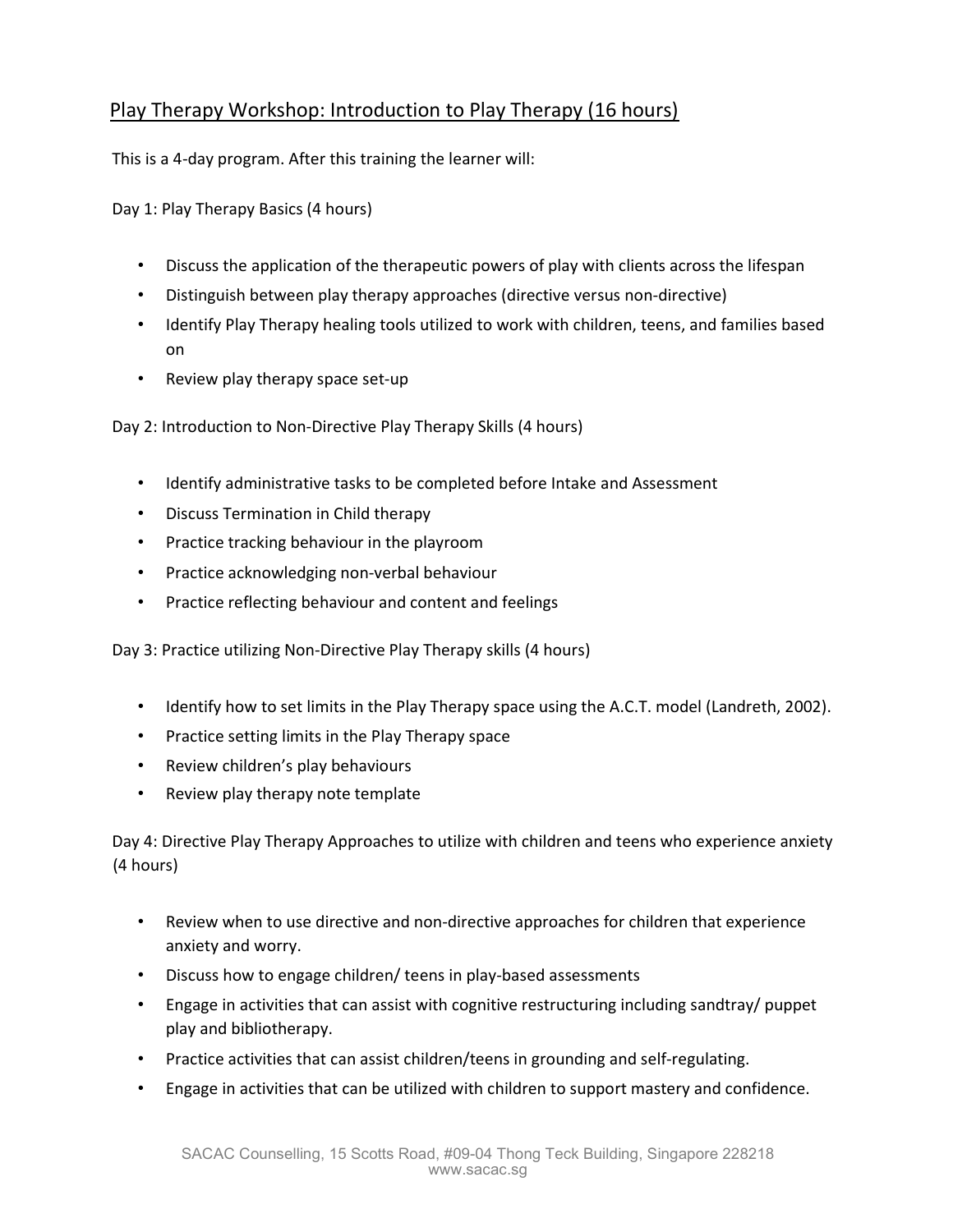## Sandtray Therapy Workshop: Introduction to Sandtray Therapy Training (12 hours)

This is a 3-day program. After this training the learner will:

Day 1: Introduction to Sandtray

- Discuss the history of sand tray.
- Review how to set up sand tray in the play therapy room.
- List the different categories of sand tray miniatures.
- Identify the importance of symbolism and metaphor through the sand tray process.

#### Day 2: Stages of Sandtray Witnessing

- Review the stages of Non -Directive Sandtray Play
- Practice building and witnessing a sandtray
- Discuss applications of Sandtray across the lifespan

Day 3: Sandtray isn't just for children!

- Review how to create a mobile sandtray kit
- Practice engaging in a directive sandtray
- Practice building and witnessing a sandtray using adult case examples
- Discuss how to integrate sandtray play with other modalities including Cognitive Behavioural Therapy and Dialectical Behavioural Therapy
- Discuss how to incorporate sand tray play therapy in a variety of settings including families and groups.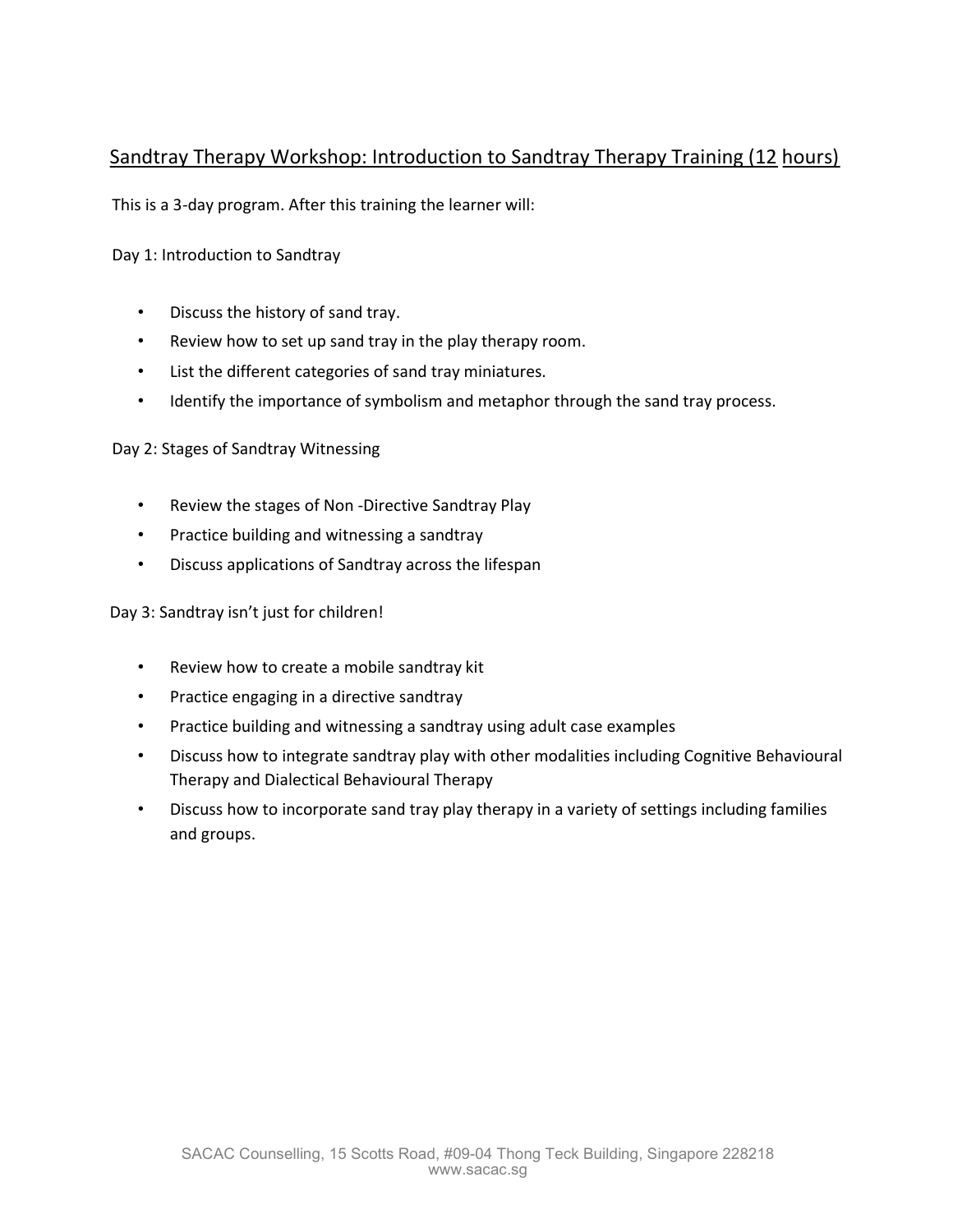#### **PRICING**

#### Play Therapy Workshop

INTRODUCTORY SESSION - 1 hr Fri. 19th Nov  $21 - 8$  am to 9 am Complimentary

Introduction to Play Therapy - 12 hrs Day  $1 -$  Fri.  $11<sup>th</sup>$  Mar 22 – 8 am to 12 noon Day  $2 -$  Sat.  $12<sup>th</sup>$  Mar 22 – 8 am to 12 noon Day  $3 -$  Sun.  $13<sup>th</sup>$  Mar 22 – 8 am to 12 noon

Directive Play Therapy for children and teens with anxiety – 4 hours Day  $4$  – Fri.  $18<sup>th</sup>$  Mar 22 – 8 am to 12 noon

Price for 4 days: \$300 excl. GST (early bird - register by  $30<sup>th</sup>$  Nov 21) \$400 excl. GST (after  $30<sup>th</sup>$  Nov 21)

### Sandtray Therapy Workshop - Pricing

Sandtray Therapy - 12 hrs (3 Days) Day  $1 -$  Fri. 22<sup>nd</sup> Apr 22 – 8 am to 12 noon Day  $2 -$  Sat. 23<sup>rd</sup> Apr 22 – 8 am to 12 noon Day  $3 -$  Sun. 24<sup>th</sup> Apr 22  $-$  8 am to 12 noon

Price for 3 days: \$225 excl. GST (early bird - register by  $30<sup>th</sup>$  Nov 21) \$300 excl. GST (after 30<sup>th</sup> Nov 21)

\*Upon completion of the workshops, supervision can be provided at a reasonable price.

Click here to register and secure your spot or visit sacac.sg/professional-training.php.